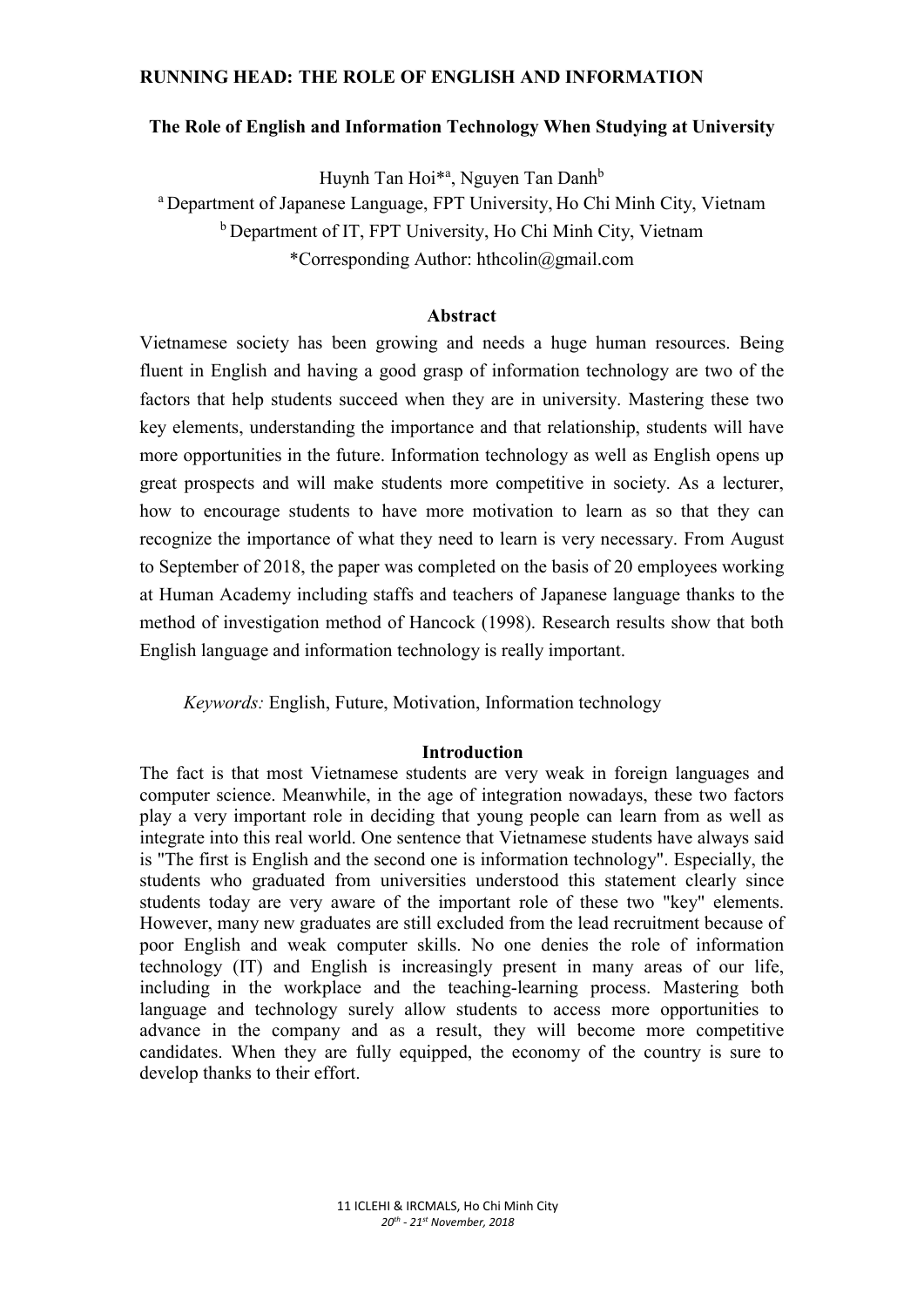#### Content

### The importance of English and Technology

We can take a specific example in the past few years, there were many good graduates and applied for jobs in foreign companies. They passed exams relating to academic knowledge but lacked the skills (listening, speaking, reading and writing) of English so they could not pass the foreign language test. And as a result, they lost their job opportunities. It is a very unfortunate problem for such students but it is also a lesson for next generations who need to take into consideration. In addition, there are graduates who apply to work in companies, offices, but are excluded because they do not have the skills to write and print, although they have very good knowledge of the related field that they apply for. Then, the reason they should take a little time each day to improve foreign language and IT for themselves is really easy to understand.

In the time of integration and with the current trend of globalization, English is considered the most popular language in the world. Therefore, countries in general and Vietnam in particular always pay attention to investment in this field. Not only that, English is also a language bridge between countries in the world and has a positive effect in exchanging cooperation with people in the country. Therefore, in society today, English is a compulsory and important condition for students in the process of communication as well as applying for jobs.

Besides foreign languages, computer is also a subject that is very important in education as well as in life. In a society where information technology is growing rather fast like Vietnam, company employers usually requires candidates to have knowledge of computer science, computer use, office software and Internet use proficiency. Not only to apply for a job, students should also be aware that using a computer and the Internet proficiency will be an effective tool both for work and for their daily life as well since it is the key to open many opportunities in this world.

Learning foreign languages and computer has so many benefits for themselves, moreover, our society is also in need of good foreign language and computer. They will have great opportunities in life as well as in the profession when they are fluent in at least one foreign language, plus computer skills will be an effective tool not only for work but for the whole areas. There is a connection between the language and IT since they are closely related. If students are good at English then they can get very fast with computer knowledge, can effectively use the application software complex. Conversely, if they are familiar with computer science, internet, they can learn foreign languages through support software, online learning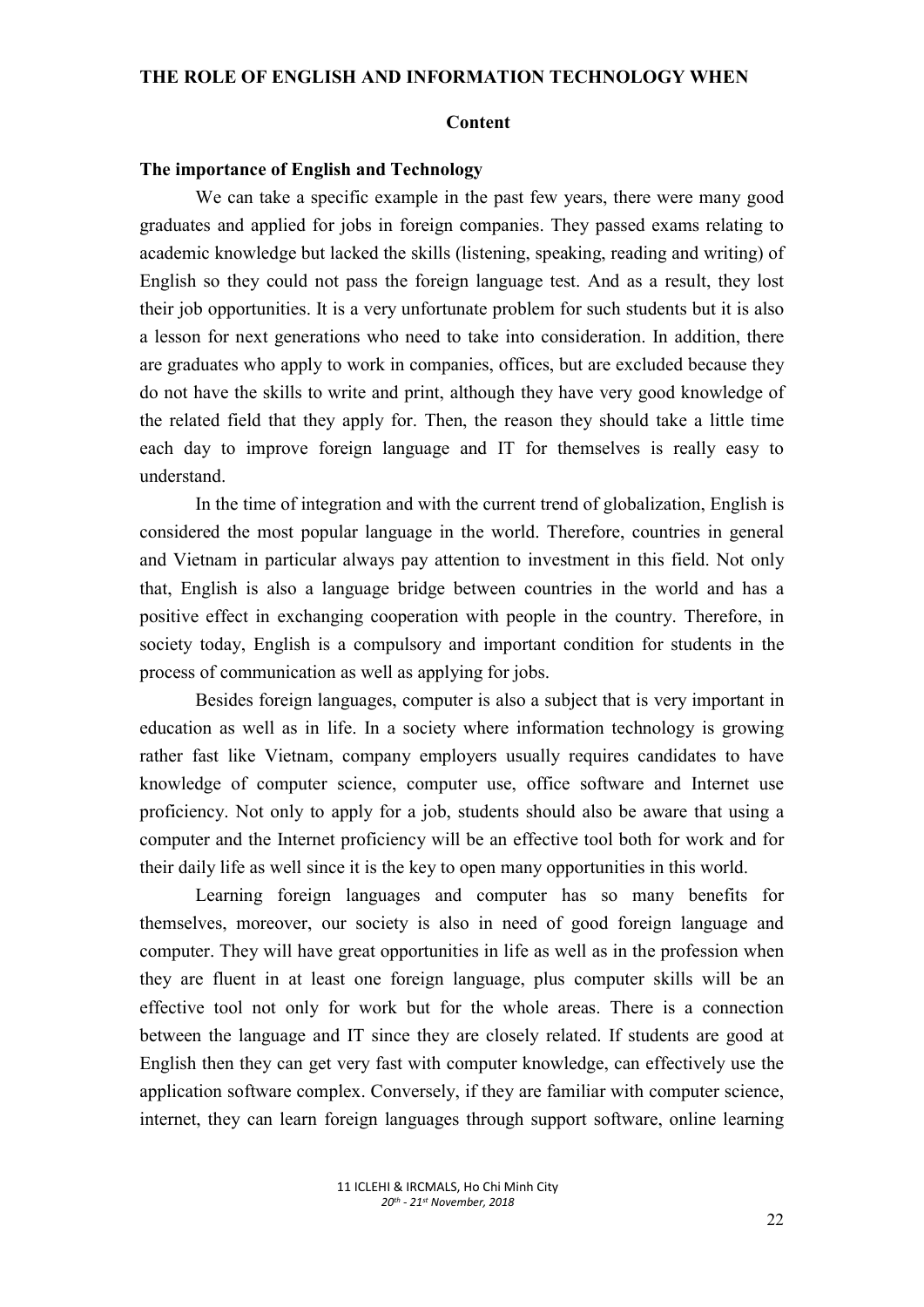websites.

Today, a class of "world citizens" appears and they are global visionaries who have global thinking, can work in many parts of the world and can cooperate in projects. In order to become a global citizen, they have to master the tools they need, and the two most essential tools are foreign languages and computer knowledge. Once they have mastered these two tools, plus professional expertise, they can easily integrate into the wider world, gaining more exposure because of the massive information resources on the internet.

### Current methods of learning English and technology of students

Recently, when the Ministry of Education and Training and Ministry of Internal Affairs issued Joint Circular No. 21/2015 / TTLT-BGDDT-BNV with a great ambition that teachers have foreign language certificates in accordance with the European framework of foreign capacity 6 levels for Vietnam. But, actually if they study to get the A2, B1 or B2 certificate properly, the majority of teachers teaching the other subject surely find it difficult to achieve. Everyone knows the importance of learning and using foreign languages. However, we know that learning a foreign language cannot be "learned". Not only does it have to spend a lot of time, but also the ability to do so. While a part of the teacher is now older, it is very difficult to study.

We cannot deny the role of foreign language, especially English in modern life. Especially when the Party and State are determining "education is the top national policy". In order to educate Vietnam's integration and access to advanced education in the world, the ability to use English in work and communication must be professional. However, looking at the status of teaching foreign languages in the country in the past years shows many challenges are set for the whole education of the country. The application of English teaching textbooks at all levels in the past time brought about ineffectiveness, which made parents and society unhappy.

Although most parents understand the role of English in modern society, they are investing a lot in their children. The students not only learn in school but most of them are sent to foreign language centers or study at teachers' house but the results are not high. After 7 years of studying English in grades 3 through 9, they cannot hear, speak, read or write well. Single words, greetings, introductory names and common words can not help them to tell a short story in English.

The method of teaching in the classroom is still in the traditional way. While the number of classrooms is now rather large, the interaction between teachers and students is ineffective. Therefore, listening and speaking skills are limited. First is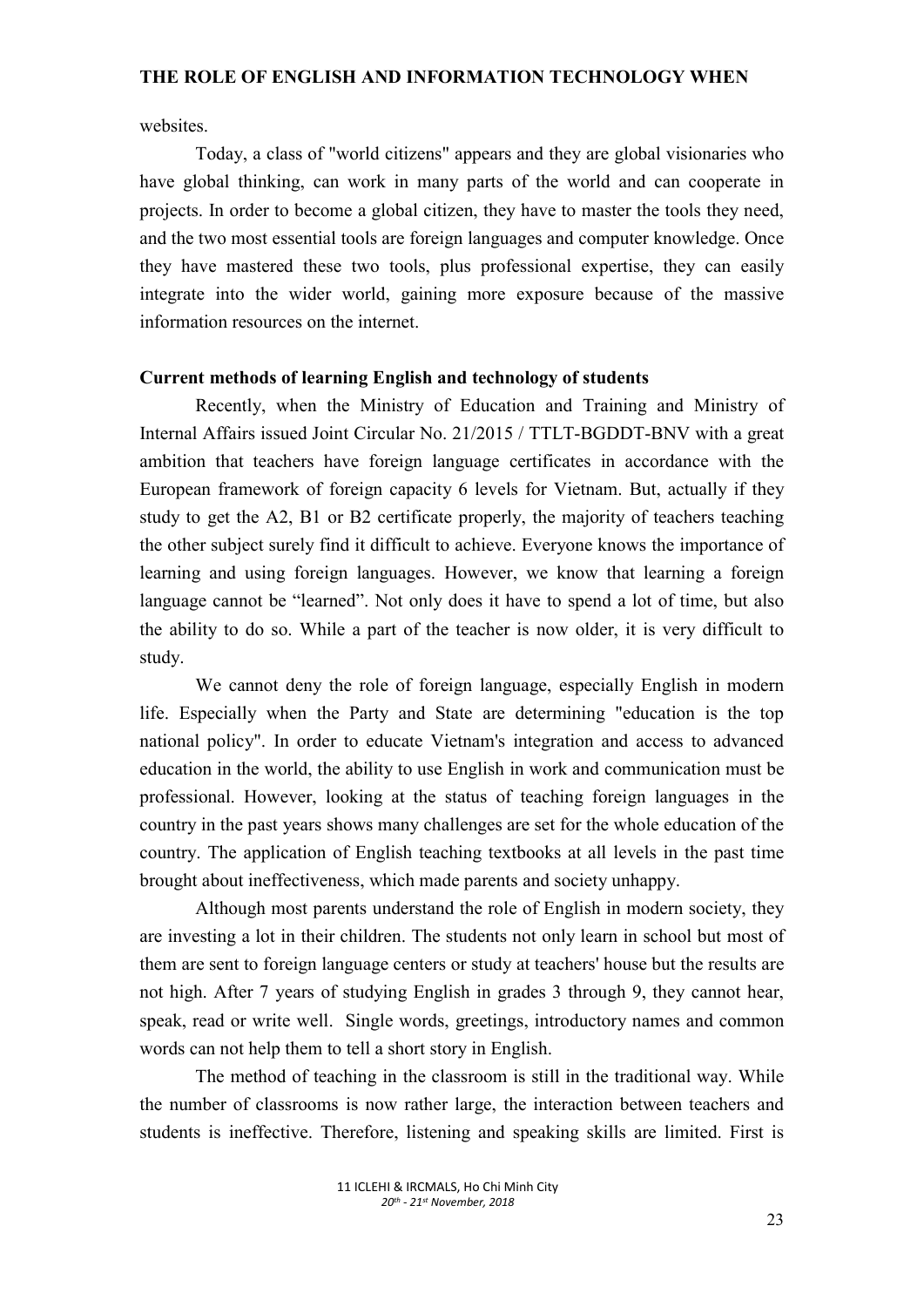listening method. The most common listening method of students when learning English is to pre-read, translate into Vietnamese and then listen. They cannot accept a sentence that they do not understand. Next is reading comprehension. When learning reading comprehension, students often read each sentence, every word or phrases that they do not understand. By this method, English does not seem very interesting and it causes many of them depressed. Then, with method of writing, students often write English essay in the thought of Vietnamese and then translated into English, the mechanical and traditional translation method has made many people find it difficult to find suitable vocabulary and feel very difficult to write.

Besides, English textbooks are also frequently changed, there is no consistency in the curriculum. Every year, when participating in examinations, it is easy to see that many of the students do not do it, even if it is a test of the school, has been trained by the teacher and has been limited to the exam. Only a few students can do their own homework. If the teacher did the hard work, almost the whole examination room only made a few simple sentences, the rest is sitting and biting the pen.

And, this is very clear in the results of the annual test. English always has the highest rate of weak students. In the national high school examination, the English test scores are also the lowest. Although the teaching and learning of English in schools is very limited due to history, it is the inadequacies in the training of English teachers and the way in the current textbook. However, over the past years, the education sector has been teaching some bilingual classes in the general level in some subjects to improve the English language skills for students and teachers in class. But, this is really a problem for the education of our country.

#### Methodology

 A survey was conducted of over 20 respondents who are presently studying and working at Human Academy including students and teachers of Japanese language. In the form of direct interview and method of completing questionnaires, the urgency of foreign languages and information technology has clearly defined its importance.

# Results and discussion

 The first question addressed in the survey is to determine the importance of using fluency in foreign languages and mastering the IT skills of learners in order to get a good job in the future: "Are you aware of the importance of foreign languages and IT?". Up to 16 respondents selected "Very Necessary" (80%), 4 chose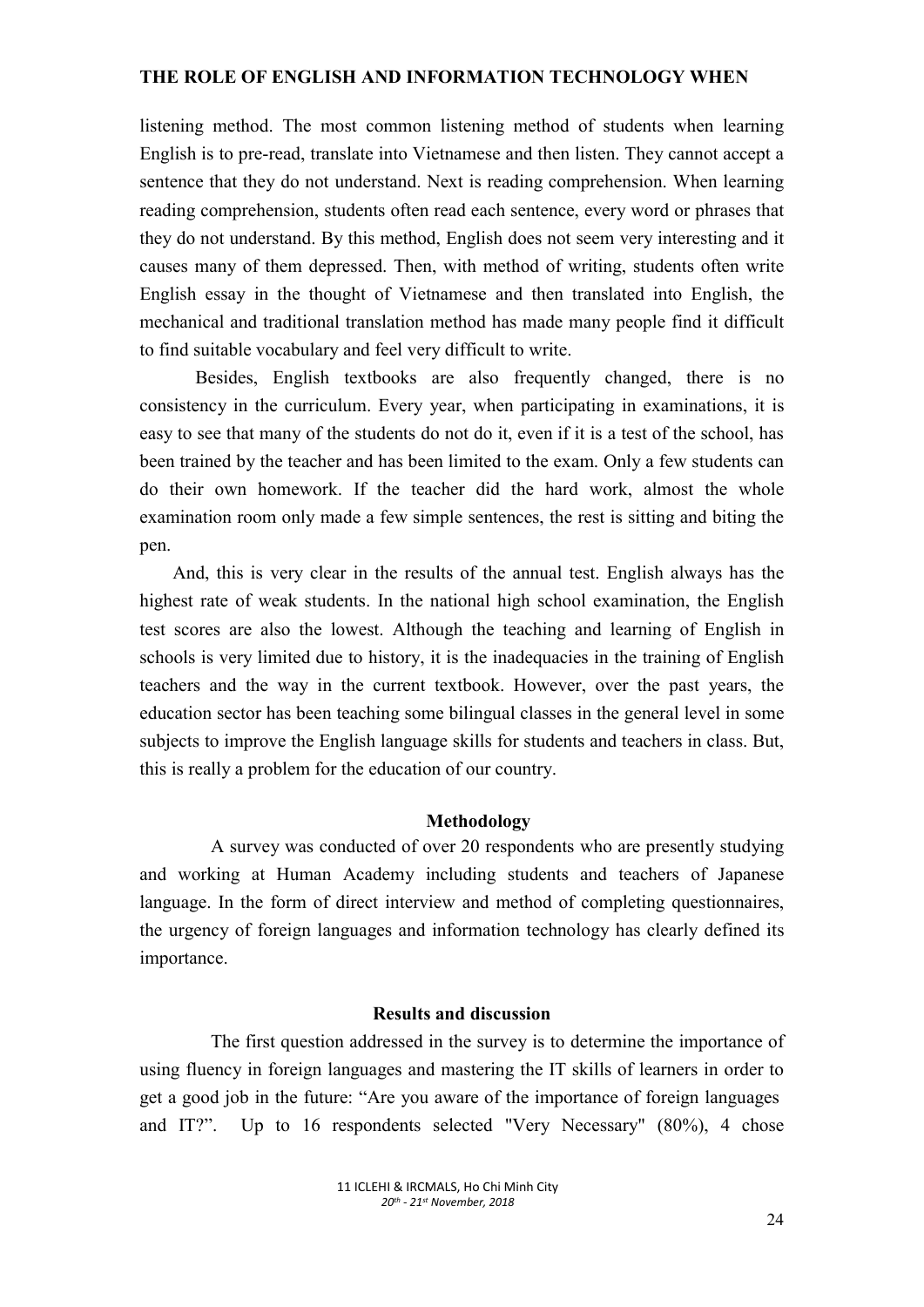"Necessary" (20%), and no one chose "Unnecessary". This shows the students' perceptions while they were at school, and they realized that it is a key to success in any society, especially in Vietnam. The owner always here need qualified staffs who have not only good qualifications but also real knowledge. And to clarify this, the interview questions directly with the staff have shown that most employees understand the hard working environment after graduating from university. They recognize the "fierce competition" of the actual work environment and it is not easy to exist there without non-stop effort.



Figure 1. The importance of English and IT

It is important to affirm that the application of IT to teaching - learning and scientific research is an indispensable trend now and in the future. At present, the form of credit-based training sets students high requirements for self-study and selfstudy tasks. Accordingly, the means and products of IT play an important role in supporting students to perform tasks. With this problem, the result mention that the respondents use IT very often everyday and the results obtained by the help of IT in self-study as a good example of this trend. .

With the second question, which is to determine the frequency of using in their work as well as in their dayly life: "How often do you use IT?", most of students (100%) show an interest in applying IT to their workplaces. Similarly, with the third question: " How often do you use English in your workplaces?", most of them replied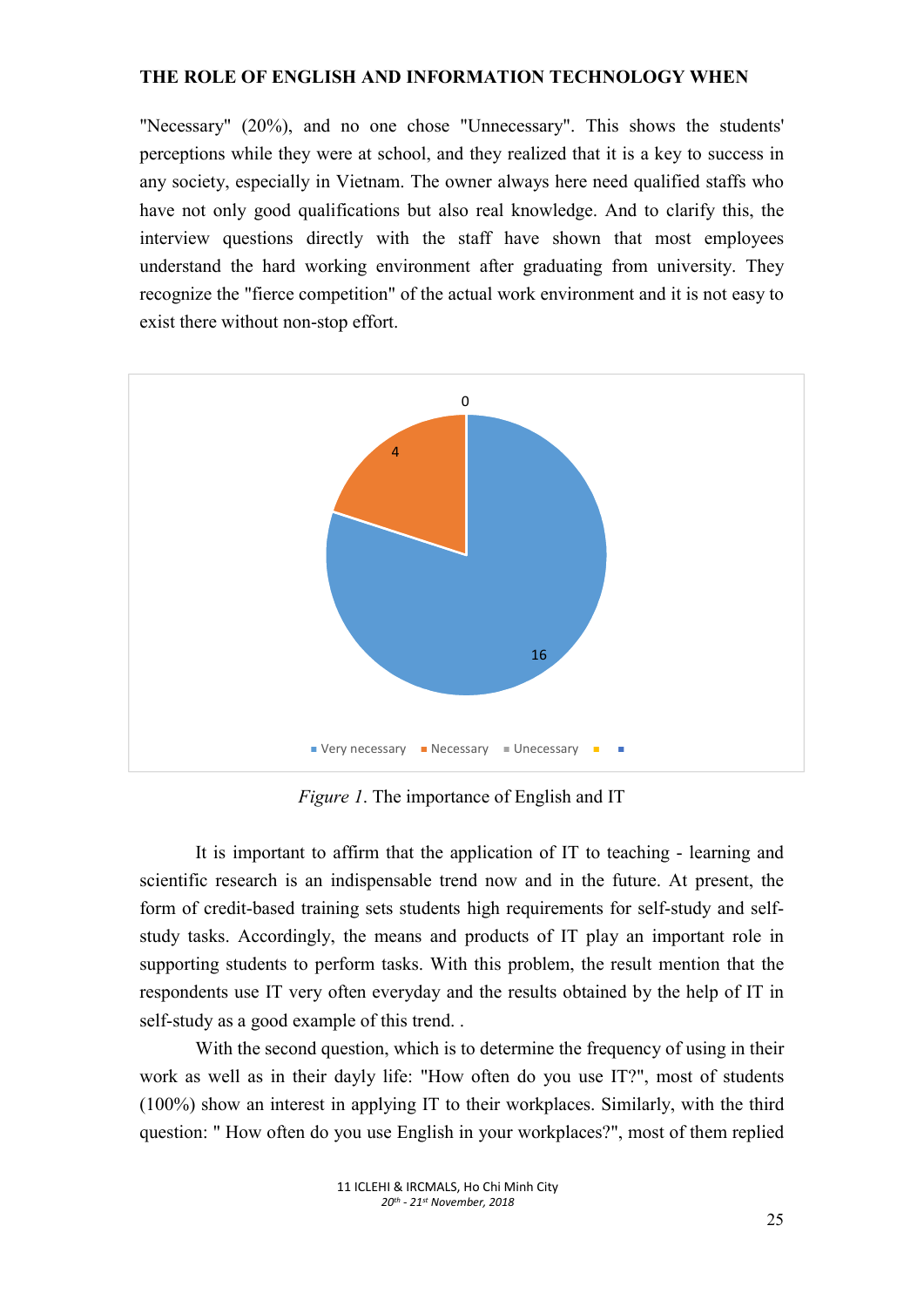that they use this language to write e-mail, reports or talk with other people. That means if they have both good IT skills and English, they find it easy to access variety of materials or communicate with people.

### Solutions

The use of IT in self-study is an urgent issue and it is important for every student. However, this problem has not been implemented in an effective way. The cause of this situation is due to material and technical facilities have not fully meet the requirements of the development of education and training. On the other hand, the importance of IT in learning has not been recognized by students in a serious, clear way. As a consequence, many students still do not have the skills to exploit, use and create, transfer information on means, IT software proficiently. Therefore, they have many limitations in the use of means and products in the learning process in general and self-study in particular.

In my opinion, to help students use more effective means of IT products in learning activities and in different forms in order to improve the quality of the training process and self-training, teachers must properly implement some issues. First, they need to guide students to fully and clearly understand the role and influence of IT in teaching activities in general and self-study in particular. They also need to introduce the software and programs used by the school and teachers in the management, teaching and evaluation of students; tools, IT products that students need to use. Besides, the teachers should organize training courses for students on how to use IT tools and products in teaching, testing and evaluation and in training management. Besides, each teacher must use IT in teaching, managing students. This creates a new environment for students to understand and use IT in research activities before assigning the task of studying for students, discussion group exercises. The following requirements must be met including syllabus, assignments or lesson topics. students need to be introduced, guided to explore documents from the Internet addresses, the Website to make and add to the subject.

 With a mission to provide high quality human resources, the standardization of specialized curricula in English as well as the graduation of the English proficiency of graduates will be one of the obvious demonstrations for the determination of the school in contributing to the development of the country and integration with the world. In the coming plan, the school will continue to import and spread other advanced programs of domestic universities that have successfully implemented and opened a number of high-quality programs for training in international programs. English mainly in the teaching process.

 Everyone has their own motivations and goals for learning English, but they all aim to improve and develop themselves in the time of integration. They need to define their learning goals so that they can motivate themselves to strive, to persist in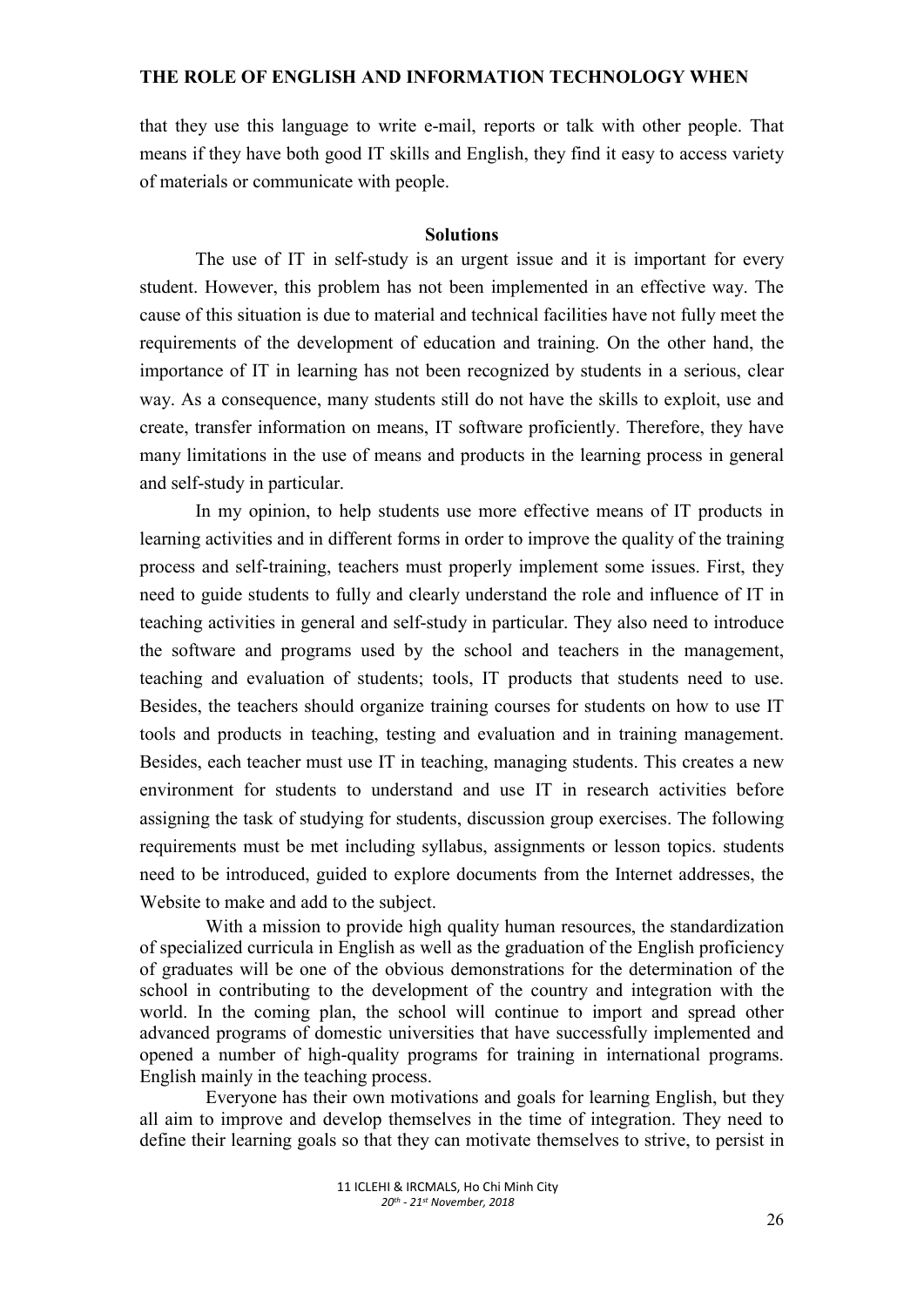learning English, to be confident when we are discouraged and to give up. In order to improve the quality of teaching informatics, it is necessary to take specific measures for both lecturers and students.

 For teachers, each of them must design teaching plans and detailed practice plans for each subject and for each teaching class. Lecturers also need to continue to maintain and improve the effectiveness of theoretical teaching methods combined with practice in the computer room when teaching the related subject, while also helping students to understand the theory and can manipulate the contents and requirements of the lesson.

 Particularly, during the practice, teachers should observe students who are well aware and practice correctly according to the content and requirements set out. Arrange these students closer to the students to help each other in their studies. In addition, teachers should actively propose that they be able to share practical shifts for larger classes than the number of computers provided in a practice room, ensuring that students have practical conditions.

 On the student side, students must have an active, positive, self-conscious, and creative attitude in the activity to create knowledge. Students also need to practice their ability to self-assess their academic results so that students themselves can adjust their activities according to the set objectives.

## Conclusion

 Improving students' English speaking skills and information technology is not a simple task at all. It is difficult to have time to change a habit of learning that has become obsolete, no longer suitable in the new situation. Moreover, to have a perfect skill also requires enough time to practice, there must be close cooperation between the teacher and the learner. And of course, learning method of the learner itself also plays a rather important role that needs the instructions of the teachers since good learning method will be the key to our students' success.

#### References

- Al-Saadi, Nawar. 2015. Importance of English Language in the Development of Tourism Management. Acedemic Journal of Accounting and Economics Researches.
- Hamidi, Farideh & Meshkat, Maryam & Rezaee, Maryam & Jafari, Mehdi. 2011. Information Technology in Education. Procedia CS. 3. 369-373. 10.1016/j.procs.2010.12.062.
- Narayan Shrestha, Rup & Pahari, Bharat & Awasthi, Jai. 2016. Impact of English on the Career of Engineering Students: A Brief Overview in G(local) Context. Journal of the Institute of Engineering. 11. 182. 10.3126/jie.v11i1.14714.
- Nubler, Irmgard. 2016. New technologies: A jobless future or golden age of job creation? Research Department Working Paper No 13.
- Pandey, Dr & Pandey, Prabhat. 2014. Better English for Better Employment Opportunities. International Journal of Multidisciplinary Approaches and Studies. Volume 1. 96-103.